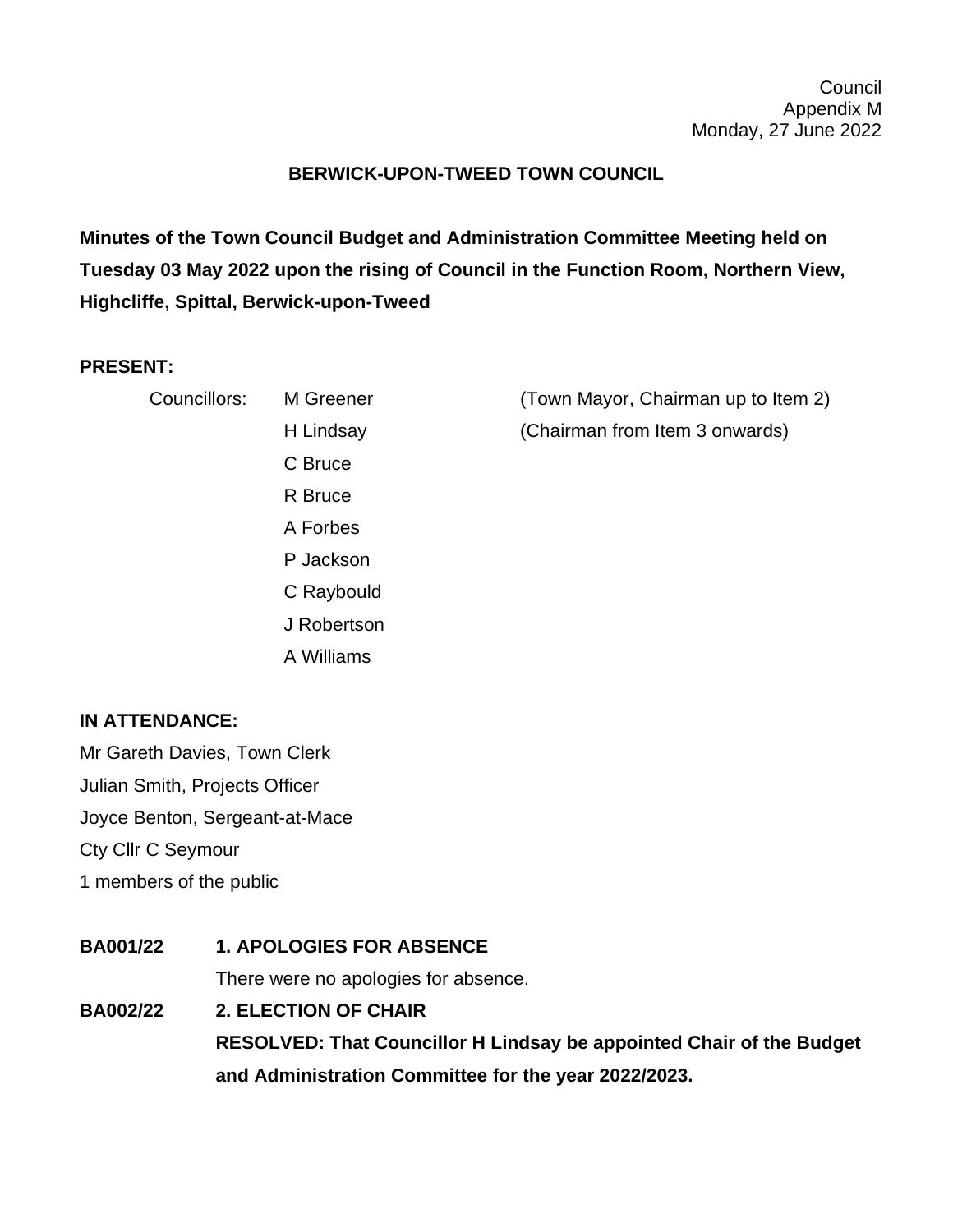The Chairman took the Chair for the remainder of the meeting.

| <b>BA003/22</b> | <b>3. DISCLOSURE OF INTERESTS</b>                                       |  |  |
|-----------------|-------------------------------------------------------------------------|--|--|
|                 | There were no disclosures of interests.                                 |  |  |
| <b>BA004/22</b> | <b>4. REQUEST FOR DISPENSATION</b>                                      |  |  |
|                 | There were no requests for dispensation.                                |  |  |
| <b>BA005/22</b> | <b>5. ELECTION OF A VICE-CHAIR</b>                                      |  |  |
|                 | RESOLVED: That Councillor A Forbes be appointed Vice-Chair of the       |  |  |
|                 | Budget and Administration Committee for the year 2022/2023.             |  |  |
| <b>BA006/22</b> | <b>6. TERMS OF REFERENCE</b>                                            |  |  |
|                 | RESOLVED: To note the Terms of Reference of the Budget and              |  |  |
|                 | Administration Committee, agreed by Council, at Appendix A of these     |  |  |
|                 | minutes.                                                                |  |  |
| <b>BA007/22</b> | 7. DATE OF NEXT MEETING                                                 |  |  |
|                 | The date of the next meeting would be Tuesday, 14 June 2022 at 6.00 pm. |  |  |

At the meeting of the Budget and Administration Committee held on Tuesday, 14 June 2022 it was **RESOLVED** to amend the draft minutes of the Budget and Administration Committee on 03 May 2022 as follows:

## **PRESENT:**

A Forbes P Jackson C Raybould A Williams

Councillors: M Greener (Town Mayor, Chairman up to Item 2) H Lindsay (Chairman from Item 3 onwards)

**BA005/22 5. ELECTION OF A VICE-CHAIR RESOLVED: That Councillor C Raybould be appointed Vice-Chair of the Budget and Administration Committee for the year 2022/2023.**